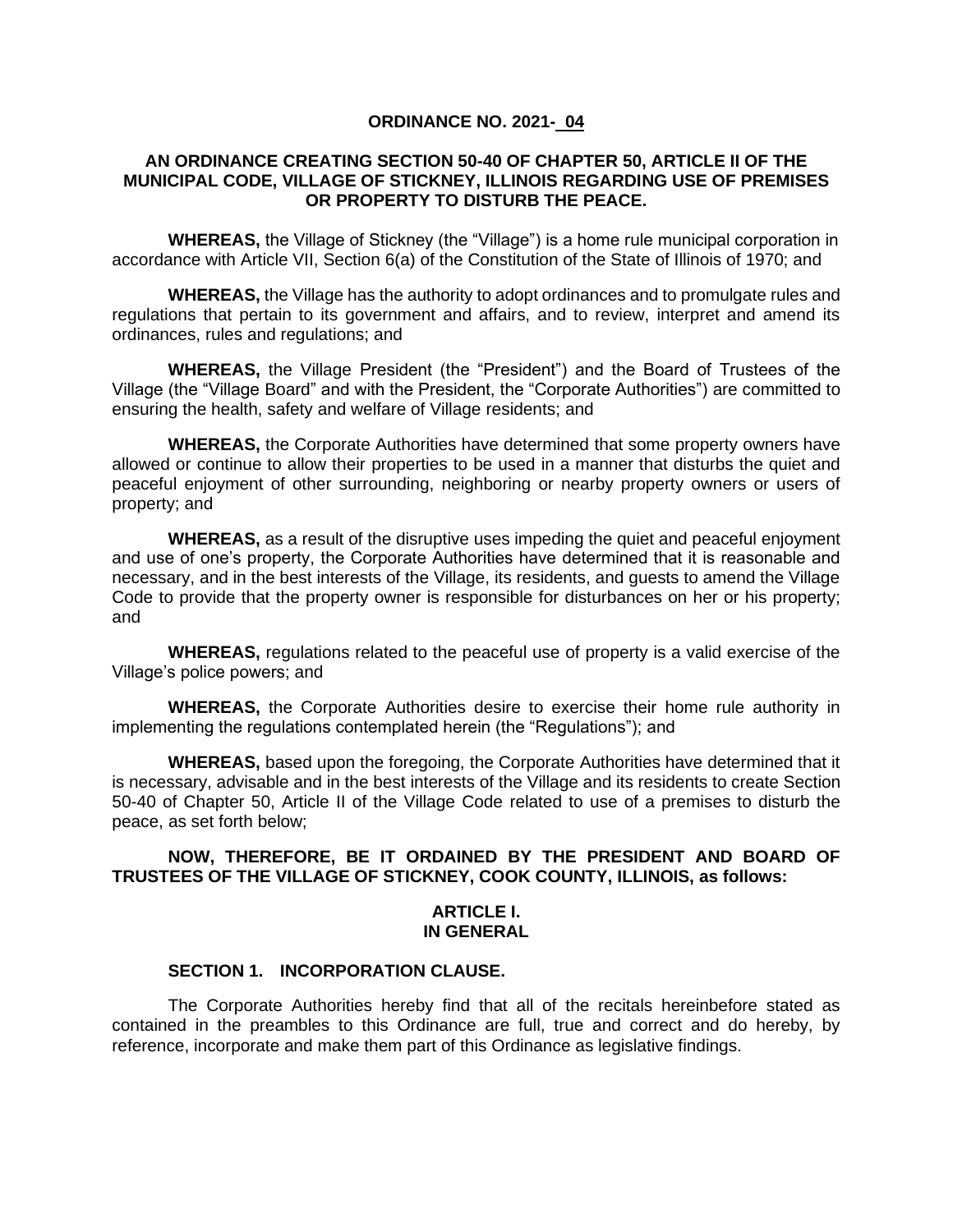# **SECTION 2. PURPOSE.**

The purpose of this Ordinance is to create Section 50-40 of Chapter 50, Article II of the Village Code related to use of a premises to disturb the peace as provided for herein and to authorize the President or his designee to take all action necessary to carry out the intent of this Ordinance.

#### **ARTICLE II.**

# **CREATION OF SECTION 50-40 OF CHAPTER 50, ARTICLE II OF THE VILLAGE CODE OF THE MUNICIPAL CODE, VILLAGE OF STICKNEY, ILLINOIS**

# **SECTION 3.0. CREATION OF SECTION 50-40 OF CHAPTER 50, ARTICLE II.**

That the Village Code is hereby amended, notwithstanding any provision, ordinance, resolution or Village Code section to the contrary, by creating Section 50-40 of Chapter 50, Article II as follows:

# **Sec. 50-40 – USE OF PREMISES OR PROPERTY TO DISTURB THE PEACE**

No person shall use or permit to be used any building, premises or property, or rent the same to be used, for any business, employment, pleasure or recreation, if the use will, by its boisterous nature, disturb or destroy the peace of the neighborhood in which the building or premises is situated, or be dangerous or detrimental to health. Any person or entity violating this provision or allowing their building, premises or property to be used in a manner that violates this section shall be subject to a fine of not less than \$100 and not more than \$750.

# **SECTION 3.1. OTHER ACTIONS AUTHORIZED.**

The officers, employees and/or agents of the Village shall take all action necessary or reasonably required to carry out, give effect to and consummate the amendments contemplated by this Ordinance, and shall take all action necessary in conformity therewith. The officers, employees and/or agents of the Village are specifically authorized and directed to draft and disseminate any and all necessary forms or notices to be utilized in connection with the intent of this Ordinance.

#### **ARTICLE III. HEADINGS, SAVINGS CLAUSES, PUBLICATION, EFFECTIVE DATE**

# **SECTION 4. HEADINGS.**

The headings of the articles, sections, paragraphs and subparagraphs of this Ordinance are inserted solely for the convenience of reference and form no substantive part of this Ordinance nor should they be used in any interpretation or construction of any substantive provision of this Ordinance.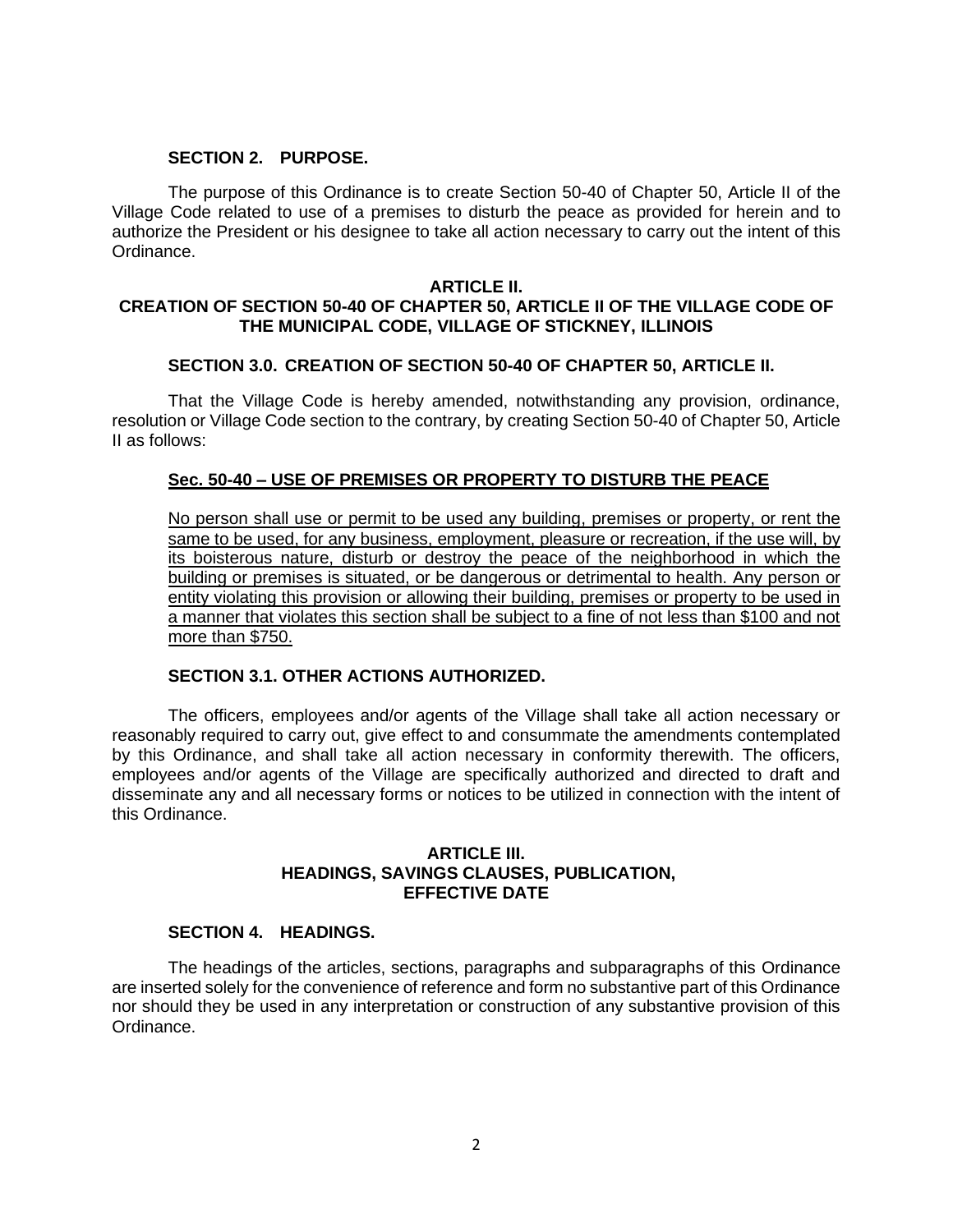# **SECTION 5. SEVERABILITY.**

The provisions of this Ordinance are hereby declared to be severable and should any provision of this Ordinance be determined to be in conflict with any law, statute or regulation by a court of competent jurisdiction, said provision shall be excluded and deemed inoperative, unenforceable and as though not provided for herein and all other provisions shall remain unaffected, unimpaired, valid and in full force and effect.

# **SECTION 6. SUPERSEDER.**

All code provisions, ordinances, resolutions, rules and orders, or parts thereof, in conflict herewith are, to the extent of such conflict, hereby superseded.

# **SECTION 7. PUBLICATION.**

A full, true and complete copy of this Ordinance shall be published in pamphlet form or in a newspaper published and of general circulation within the Village as provided by the Illinois Municipal Code, as amended.

# **SECTION 8. EFFECTIVE DATE.**

This Ordinance shall be effective ten (10) days upon its passage.

(REMAINDER OF THIS PAGE INTENTIONALLY LEFT BLANK)